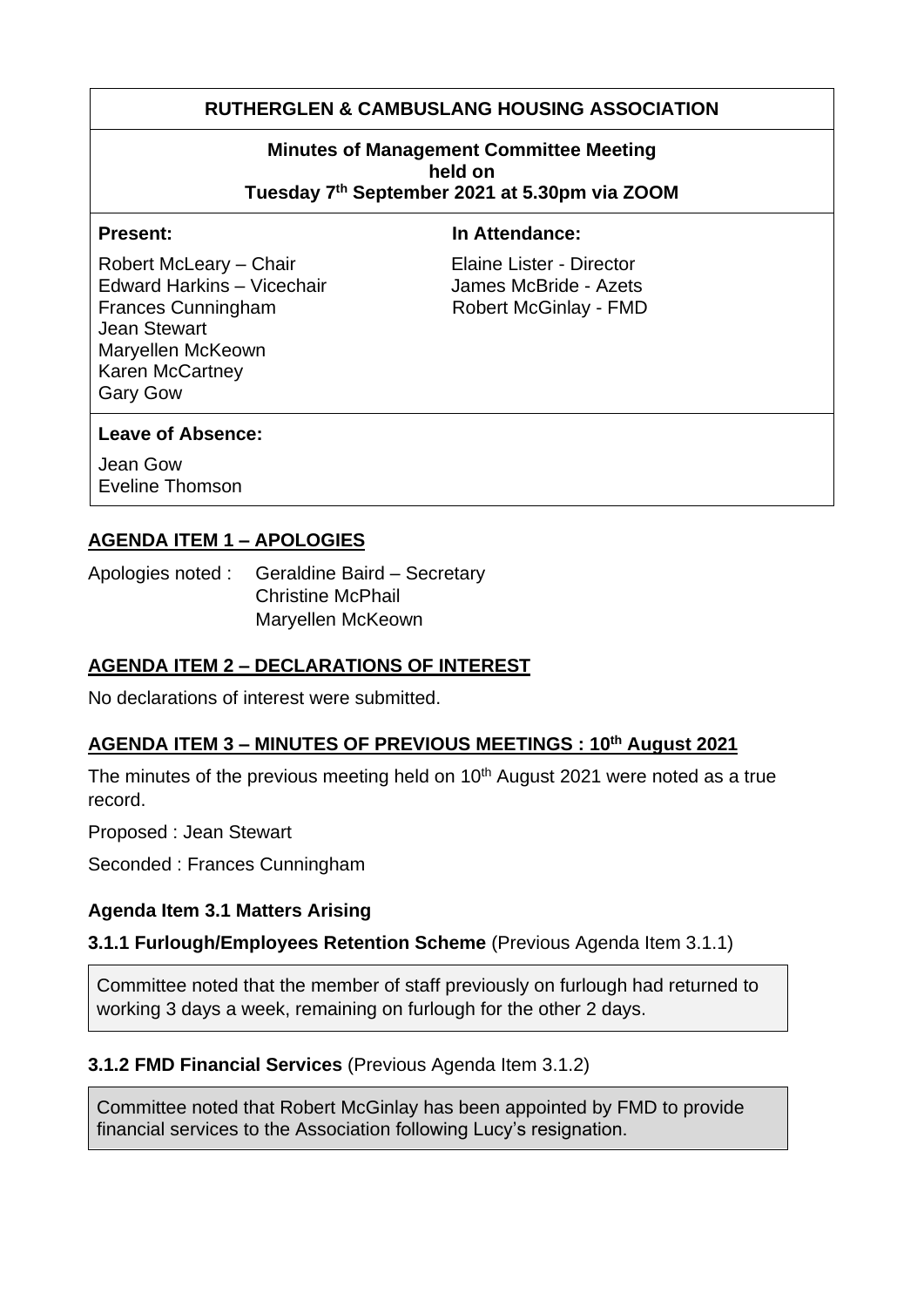## **3.1.3 Committee Recruitment** (Previous Agenda Item 3.1.3)

Members considered the proposed places to advertise for new members to the Management Committee and expressed the view that the preference would be to attract members who lived within the Association's area of operation and/or were service users, particularly tenants.

Committee agreed that recruitment adverts should not be placed in sector publications at this time but that this would be reviewed following the outcome of the AGM.

## **3.1.4 Climate Change Conference** (Previous Agenda Item 3.1.4)

Edward advised members that he had not received a response to his enquiry to date.

Robert advised that he would see if any of his colleagues on Clyde Gateway had any further information.

## **AGENDA ITEM 4 – COMMITTEE DIGEST**

#### **4.1 Working Arrangements**

Committee noted the updated advice from the Scottish Government regarding recommencing office working and opening to the public. Members agreed that a phased return to staff working from the office and opening to service users should be planned.

Committee instructed Elaine to draft a timetable for a phased return.

## **4.2 Sale of Land**

Elaine advised that an owner had requested to purchase a small piece of land adjacent to their property to all the creation of a driveway. Members discussed the potential risks and benefits of selling the land and the options for covering the Association's legal costs.

Committee agreed to approve the request pending confirmation of the owner's acceptance of the costs.

# **4.3 Staff Structure Review**

Elaine gave an update on the review and advised that job descriptions for all staff had been reviewed and re-written in order to;

- Provide a clear flow of responsibility
- Free the staff at officer level to be out in the communities, have a visible presence and more personal contact with residents
- Free senior staff to be more strategic
- Ensure the job descriptions 'hang together'
- Ensure all staff are carrying out tasks commensurate with their grade and that the Association is getting the best value for money
- Maximises efficiency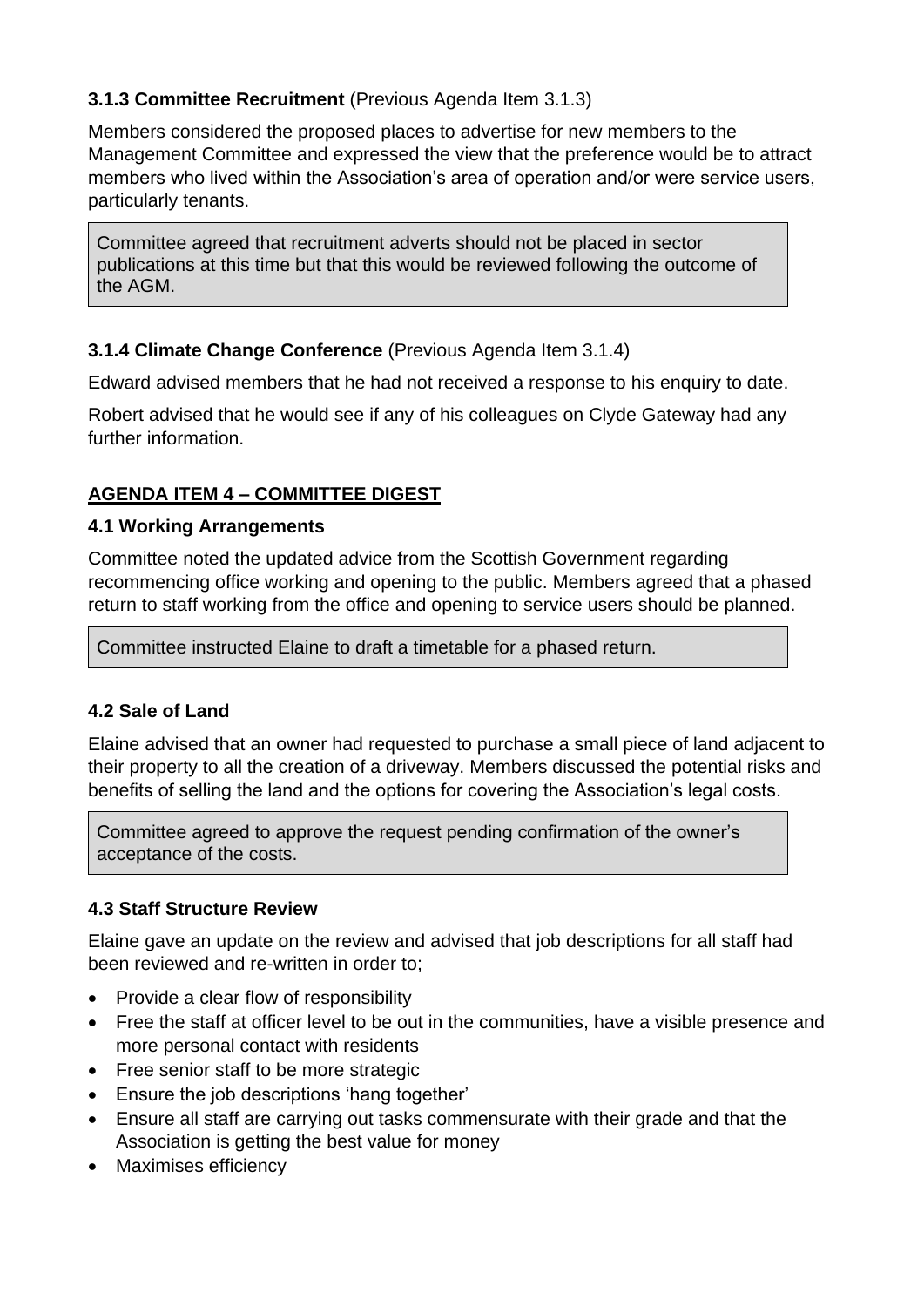She further advised that, in line with the Collective Bargaining Agreement, EVH and UNITE the Union had both been advised of the review.

Committee discussed the objectives of the review and, in particular, getting the best structure to allow a concentration on engagement with residents and development of community support. Members were also keen to see the Association making use of potential external funding sources to allow the Association to provide support services and community activities.

Members also acknowledged the need to ensure that the Association was maximising efficiency and achieving the best vale for money in the delivery of services.

After discussion, Committee members agreed with the objectives and aims of the review and instructed that the review be progressed as quickly as reasonably possible.

# **AGENDA ITEM 5 – LOAN PORTFOLIO RETURN**

Robert McGinlay presented the report, highlighting key points including;

- That all covenants have been met
- Level of loans outstanding as at 31<sup>st</sup> March 2021was £10.2m
- There were no undrawn facilities
- Loans were a mix of fixed and variable rates
- There was sufficient security based on the recent valuations

After discussion Committee approved the loan portfolio and gave delegated authority to Robert to submit the return to the Scottish Housing Regulator.

# **AGENDA ITEM 6 – EXTERNAL AUDIT REPORT**

James McBride presented audit findings for the Association and Aspire Community Development for the year ending 31<sup>st</sup> March 2021.

## **6.1 Aspire Accounts**

James confirmed the audit report was unqualified and highlighted the significant movements in the financial statement including;

- Turnover is down £6K due to the drop in the number of lets within the Aspire building (£5K) and income from recharge repairs (£7) with an offset an increase of £6K in rental income
- Admin expenses are down by £9K primarily due to a reduction in the repair and maintenance costs
- £4K drop in bank loan interest
- A healthy profit of £23K
- No tax due to the use of the brought forward losses
- Cash reserves up by £21K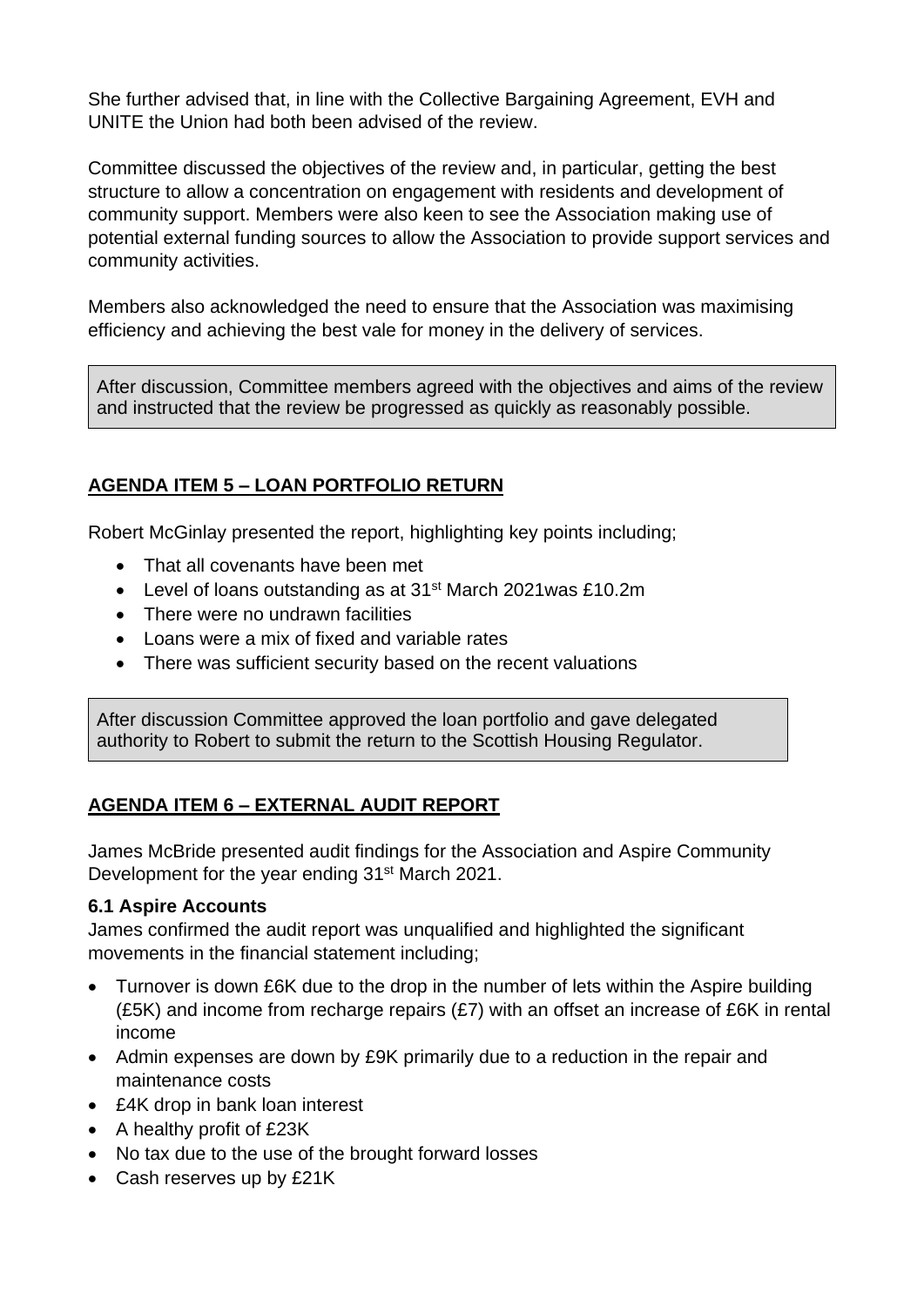- Decrease in total creditors to £55K due to £18K repayment of bank loans, less £12K increase in the intergroup loan with the Association
- Net assets of £K at the year end

## **6.2 Rutherglen & Cambuslang HA Accounts**

James presented the group financial statement which consolidated the results of the Association with those of Aspire, removing intergroup transactions (i.e loan, management fee, interest charged from the Association).

He advised that the audit report on the financial statements was unqualified and that it also confirmed that there was nothing identified from the audit work which contradicted the Management Committee's Statement on Internal Financial Control.

James gave members a summary of the significant movements in the Association's SOCI and SOFP which included;

- Turnover increased by £193K to £4.1m due to an increase of £172K in rental income as a result of the rent increase and the 55 new units coming off site
- Operating expenditure fell to £2.7m, primarily due to a £224K reduction in repairs and maintenance spend due to COVID restrictions, £120K savings on management and admin spend and a £52K saving on insurance costs
- Interest costs down £117K due to decrease in interest rates
- A surplus of £1.2m
- Actuarial loss of £654K compared to a gain of £715K in the previous year
- Overall total comprehensive income of £559K

# **6.3 Rutherglen & Cambuslang HA Group Audit Findings Letter**

James presented the group Audit Findings Letter (AFL) that covered the audits of the Association and Asoire, referring to the audit adjustments, uncorrected misstatements and recommendations to improve financial controls.

He advised that the AFL confirmed that there were no significant issues with either audits and that all risks identified had been addressed as part of the audit work.

## **6.4 Rutherglen & Cambuslang HA Letter of Representation**

James explained that this confirmed that the Management Committee is satisfied that the financial statements show a true and fair view, that there are no issues with regards the Association being an ongoing concern, that there are no unrecorded PBSEs, provisions, contingencies or commitments and that all instances of fraud, litigation, potential disputes, breaches of laws and regulations that have been flagged to the auditor.

## **6.5 Post Audit Events**

The Director and Committee members confirmed that they were not aware of any post balance sheet events or going concern issues in respect of Aspire or the Association.

Committee noted the contents of the group findings letter and approved the financial statements and the letters of representation for signing by the Chair.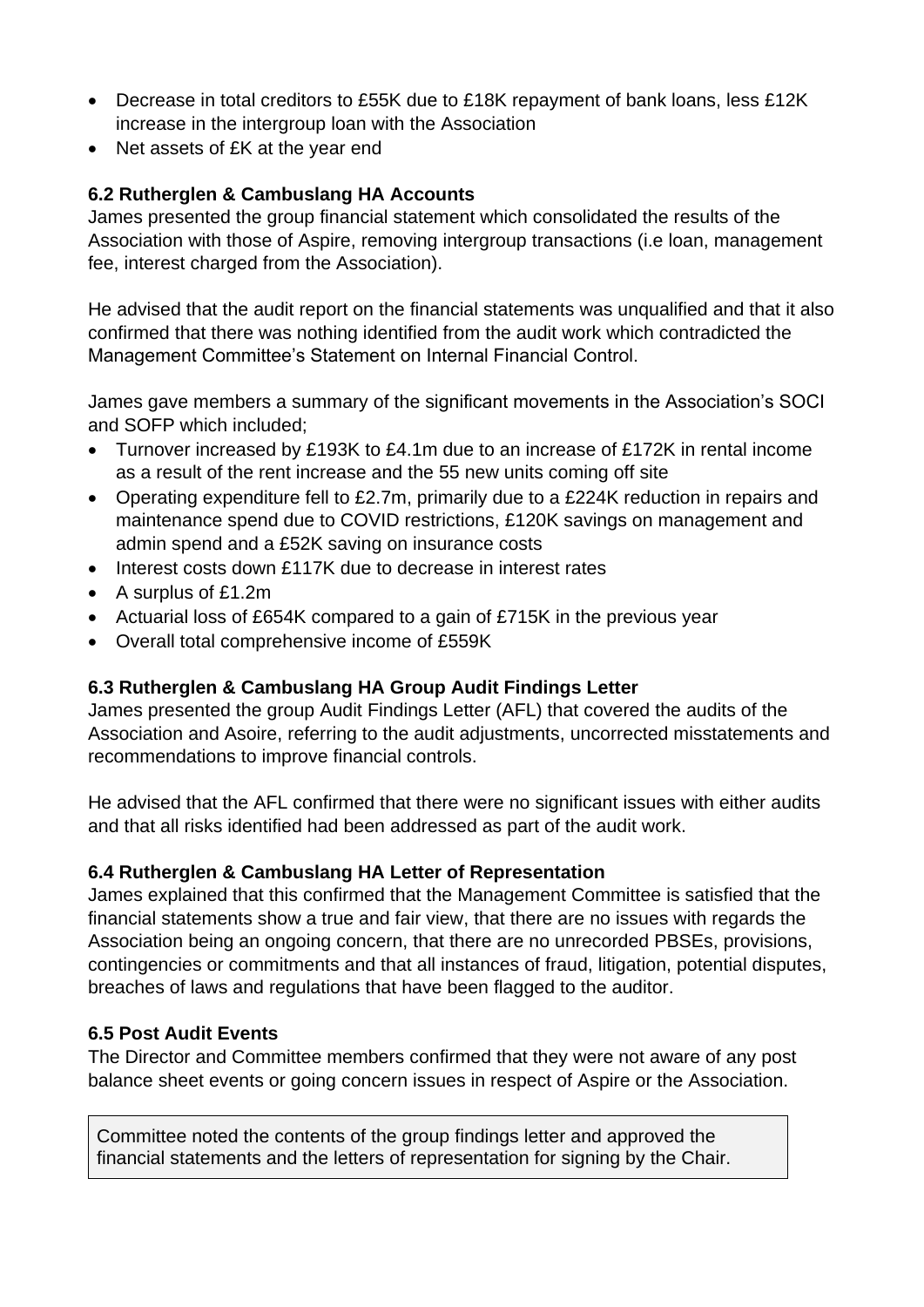# **AGENDA ITEM 7 – ANNUAL GENERAL MEETING**

Elaine confirmed the arrangements for the AGM which was to be held in the Association's office.

She further advised that;

- the 5 members standing down had confirmed that they wished to stand for re-election
- there had been nominations submitted and, consequently, there would be no need for a vote on the night
- 10 proxy votes had been received
- No apologies had been received
- Committee members would require to complete declaration documents at the first meeting after the AGM
- the register of members would be reviewed to identify members that had missed five consecutive AGMs

Committee;

- Agreed that Azets should be recommended to the AGM for re-appointment as the Association's external auditor for 2021/2022
- Noted the Secretary's declaration that Rules 62-67 had been complied and instructed that this should be recorded in the minutes

# **AGENDA ITEM 8 – MODEL RULES**

Elaine presented the final draft of the Association's new Rules that reflected the SFHA's Model 2020 and the decisions of the Management Committee from previous meetings.

After discussion Committee members approved the draft for presentation at the Special General Meeting to be held immediately after the AGM.

# **AGENDA ITEM 9 – LANDLORD'S REPORT 2020/2021**

Elaine advised that, following the submission of the Annual Return on the Charter, the Regulator had published the Association's Landlord Report and presented the key performance data.

Robert referred to the percentage of the Association's properties that did not meet the Scottish Housing Quality Standards and noted that some homes could not be brought to the required standards due to the type and/or size of properties.

Committee noted that the Association was performing well against the national averages.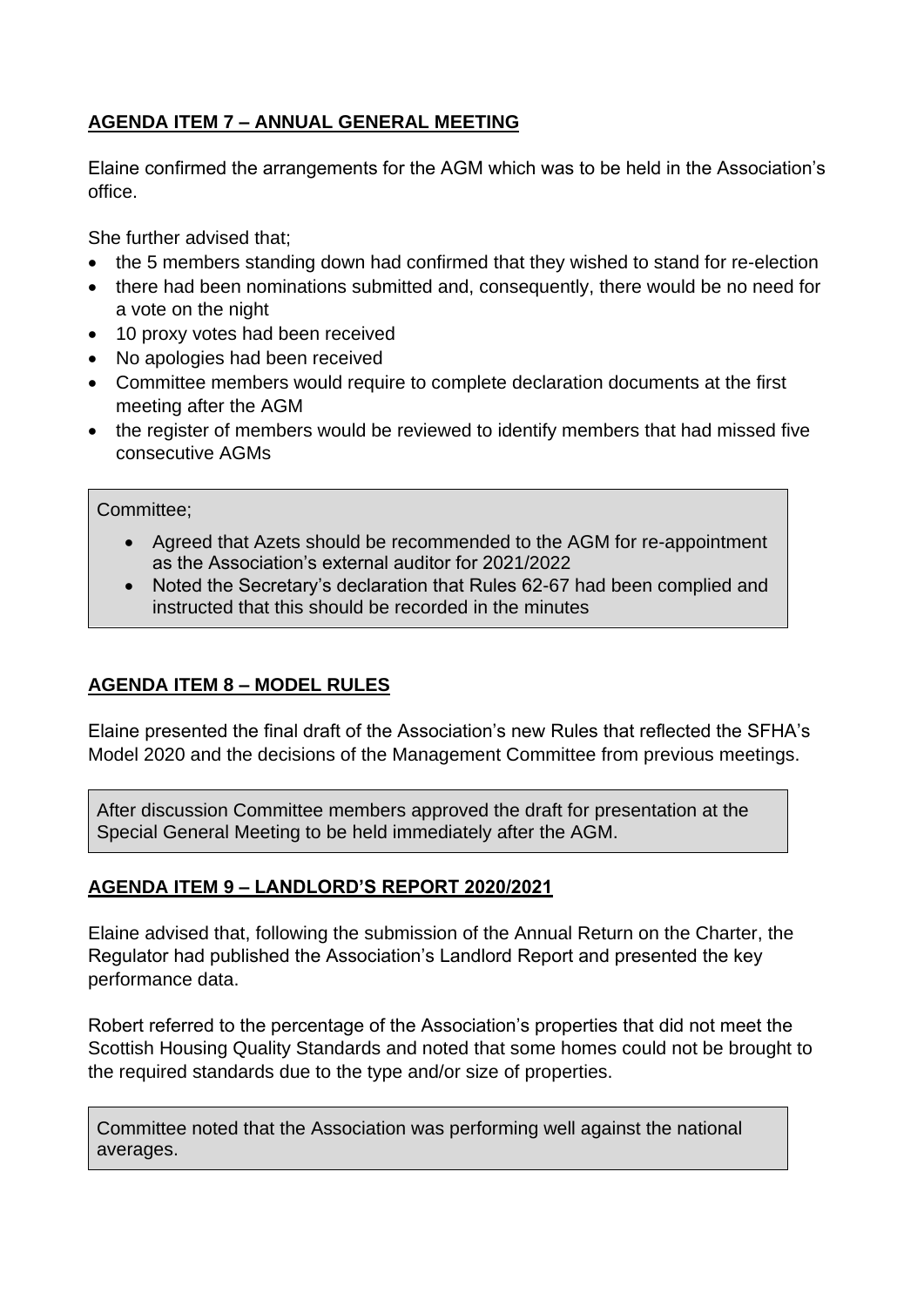Members also noted the data from the Regulator's national analysis headline report.

## **AGENDA ITEM 10 – REVISED CODE OF CONDUCT FOR COMMITTEE MEMBERS**

Committee considered the new Model Code of Conduct which was based on the revised Model issued by SFHA and had been discussed at the previous meeting. Members also considered the accompanying Protocol for Dealing with Breaches of the Code.

Edward expressed concern that some of the wording appeared to be contradictory, the apparent lack of mechanism for members to appeal a decision to remove them from the Committee and the inclusion of the Director in the investigation process.

After discussion, members agreed to;

- A word change to "infringement" in section 5 of the protocol
- The Director seeking clarification from SFHA on the right to appeal
- Removing the Director from the investigation process
- With those amendments, to approve the protocol

# **AGENDA ITEM 11 – STRATEGIC RISK REGISTER**

Elaine presented the Strategic Register which the working group, consisting of the Senior Staff Team, the Vice-Chair and the Secretary, had drafted.

Edward commented that he felt the working group had worked well, with everyone contributing opinions and suggestions. He stated that he felt the format and content was a good starting point that the Committee could continue to review and develop.

Members considered the risks and the safeguards and processes in place to mitigate, minimise or eradicate them before approving The Strategic Risk Register.

## **AGENDA ITEM 12 – COMMITTEE LEARNING & DEVELOPMENT PLAN**

Committee considered the plan produced by SHARE following the Committee appraisals and noted the action plans suggested to address the areas identified for learning and development.

It was noted that many of the actions would be addressed by the proposal to create an Engagement & Communications Manager's post and that some others could be carried out 'in-house'.

Committee approved the Learning & Development Plan for implementation.